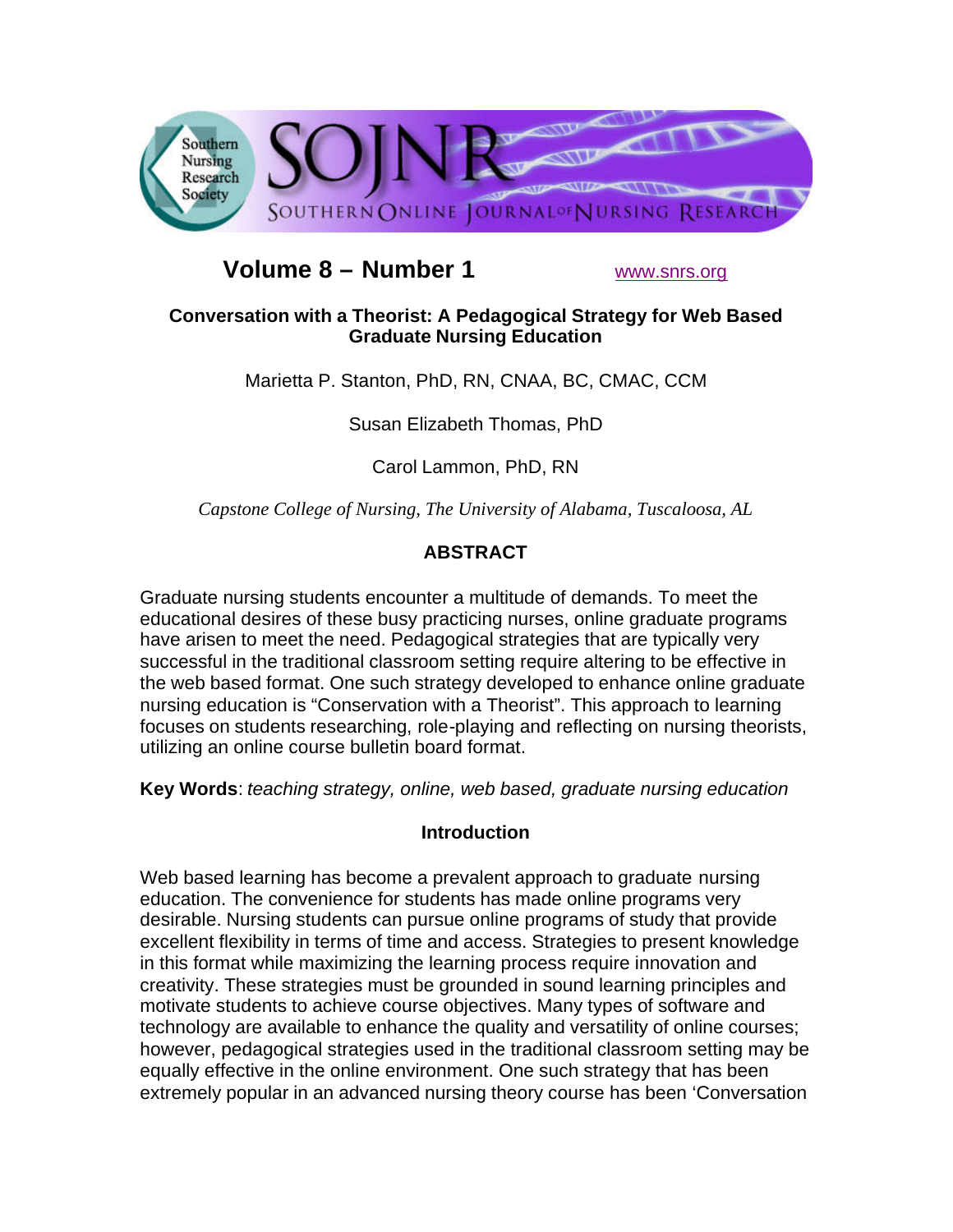with a Theorist.' This is an activity that involves role play and narration on the part of the student. The conversation was an assignment that was used in the traditional classroom version of the advanced nursing theory course. It was natural that faculty desired to integrate this assignment into the online course format. However, would the conversation be equally effective when used in a web-based course?

#### **Course Format – Traditional vs. Online**

In the traditional classroom nursing theory course, each student would select a theorist. Once the student had made a selection, each student would create a scenario or narrative where the student met their respective theorist. As part of the narrative the student would engage in a fabricated role play with the theorist and read the dialog between themselves and their theorist of choice to their fellow students. The purpose of this activity or strategy was for the student to highlight important and salient features of the chosen nursing theory. In the traditional classroom environment, students would often enlist one of their fellow students to act out the scenario. The author of the narrative would assume the theorist role and the other student would play the interviewer. Students were very creative and this strategy provided an excellent stimulus for class discussion. The in-class reenactment of the narrative with the related role play of each student also provided additional insight into a variety of diverse nursing theories for the remaining students in the class. Course evaluations indicated that the 'Conversation with a Theorist' was a very popular assignment with the students in the traditional classroom theory course. Faculty viewed the learning activity as highly interactive and effective in promotion knowledge acquisition by students. This was indicated by favorable feedback on the faculty and student course evaluations. This learning activity was viewed by faculty as highly interactive and judged highly effective in terms of knowledge acquisition by both course faculty and students.

In the online theory course, major philosophies, grand and middle range nursing theories are explored. Similar to the traditional classroom format, the online course is organized in the same general manner to address the specific objectives through differing pedagogical strategies. This online course is divided into 15 self contained modules where students read a textbook, and listen and/or watch presentations by the instructor. Students review related PowerPoint slides and handouts that accompany these presentations. In addition, the college subscribes to a website where the students can review actual videotaped interviews with or presentations about nursing philosophers and theorists. Students are asked to discuss various aspects of the theories and then post those responses in a section of the bulletin board designated for that module. Furthermore, there are supplemental materials in the form of links to reserved library materials and intranet websites providing additional information on each of the nursing theorists. The students are expected to read each other's bulletin board postings and are free to react to and comment on their fellow students'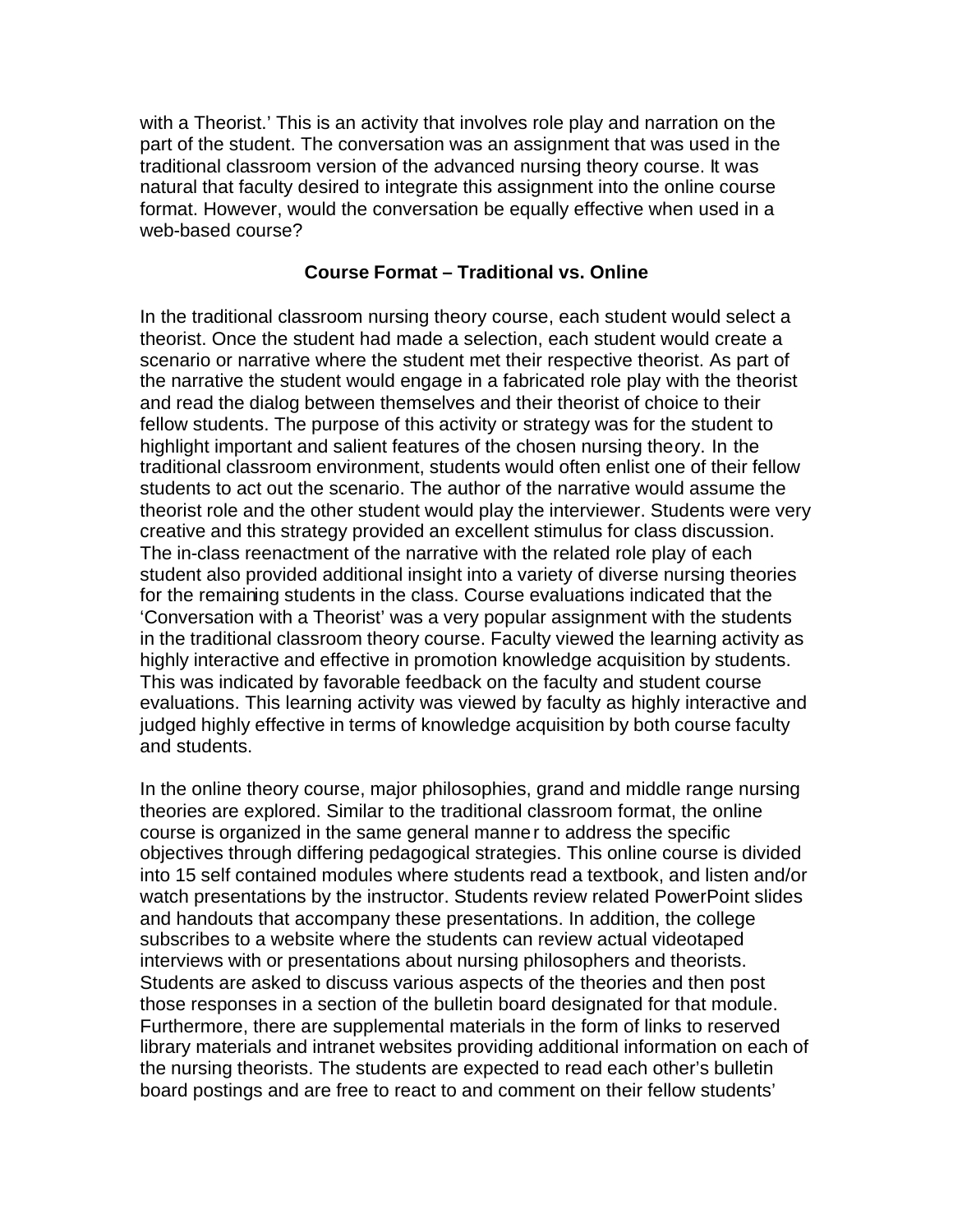analyses. The students are NOT expected to react to each student's work. They are asked to respond to those postings that are the most interesting, and those where the student requires additional clarification from the author of the posting. There are limited "real time" meetings between students and faculty within the course. Students are encouraged to complete a module each week during the academic semester. Faculty facilitates and clarifies points in the online discussion and provides individual feedback related to student responses.

"Real time" chat rooms have occasionally been scheduled in the past but due to the diverse and varied circumstances of the learner, these are kept to a minimum. Most of the students are practicing nurses who work and have families. The average age of the students is 35 years. The majority are female. Most are juggling family, job and school and have difficulty with real time assignments and discussions. By requiring real time activities students indicated that the flexibility of the online course was significantly diminished.

In addition to the weekly assignments, students are asked to complete several other major assignments, to include a paper on a theorist of their choice. Typically, students select the same theorist for the role play as discussed in their papers. Students must also complete an interview with a client and use a rural theory they studied to address health care problems and appropriate nursing interventions.

In the online course, students are also instructed to complete a one-page narrative story and role play assignment by pretending they had a conversation with a theorist. The students are free to create the scenario for the role play. In the online format, the students play themselves and also the role of the theorist. The student develops a narrative and creates the scenario in which the role play takes place, as well as the dialog between themselves and their chosen theorist. Students post their conversation scenarios utilizing a discussion forum format for other students and faculty to read and make comments. The students develop an affinity for their theorist in which the scenarios become personal as other students chime-in on the dialogues, offering clarifying questions and lively theoretical bantering. The scene descriptions are usually very creative and sometimes even amusing. Examples of scenarios included inviting their theorist home for coffee, meeting the theorist in a bowling alley, or one of the most amusing, Martha Rogers came to visit on a motorcycle.

One outstandingly creative narrative dialogue occurs on a futuristic space station with the student reflecting back on nursing in the past (referring to the 21 st century). As part of the space adventure, the student "clicks on" the "Intergalactic History Channel" to have an interactive conversation with a theorist from the past, complete with catch phrases to include, "hello Earthling", "holy Europa" and a particular faculty favorite, "big galactic whoop". The student on the space station in the future questions the theorist from the distant past (1970) about nursing and her perspectives. The dialogue concludes with the student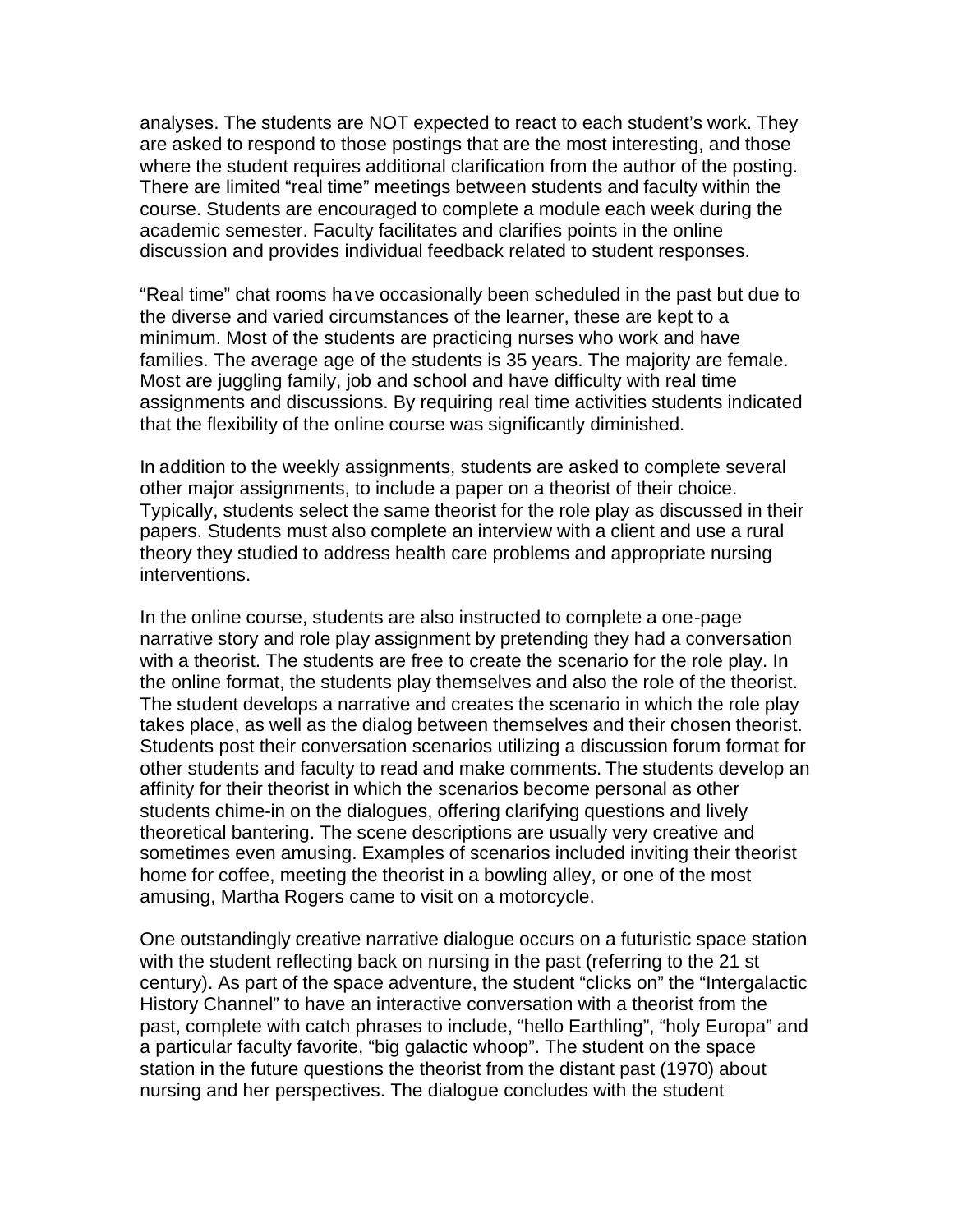developing a better understanding of the theorist epistemology and the on-going need to "get back to taking care of the individual and not just the celestial being".

The conversation activity is evaluated by both students and faculty. The decisive goal for this assignment is reflected in a scoring guide that focuses on the student's ability to understand and apply a theorist perspective in a creative dialogue. Students and faculty utilize a rubric emphasizing the following: first, the dialogue mirrors the theorist perspective; second, comprehension, noting that the content reflects the student understanding of the assignment, as well as the student ability to identify the most salient components of the theory; third, the rubric examines conventions, examining the students use of correct punctuation, correct spelling, proper capitalization, and appropriate grammar reflective of creativity and the theorist, and finally, effort is evaluated by how well the student has made an effort on the assignment to demonstrate creativity.

#### **Rationale**

The 'Conversation with a Theorist' had only been used previously in a traditional classroom setting with students taking turns acting out the roles. After the role play, the students would have lively classroom discussions as they explained their perceptions and reactions to the theorist's concepts. When faculty decided to transition the role play to an online format it seemed logical to examine the literature to determine the efficacy of this method. Second, it was determined that the online role play would be piloted and faculty satisfaction with the methodology would be evaluated. Faculty were particularly concerned that the role play be a meaningful learning experience for the students. When the theory course was transitioned to an online format, the use of the theorist conversation was retained with some trepidation. Would the online role play promote the same mastery of content evident when the role play had been used in the traditional classroom setting? Would it stimulate student dialog and interaction? Third, it was critically important that students perceived the role play was a meaningful experience. Would students be satisfied with the assignment? Did they believe it should be retained and used in future courses?

In addition to these questions, course faculty wanted to ensure the narrative with role play or conversation with a theorist was an educationally sound and effective learning strategy. To determine if the narrative approach and/or role play was an effective strategy in an online environment, the literature was consulted.

#### **Justification**

In consulting the literature, practice and research articles were queried. One qualitative study examined the lived experience of Master's in nursing students in an online course. Unexpected pedagogical findings from that study demonstrated that student valued experiences that increased interaction with other students and faculty. The students also really enjoyed relating learned concepts to their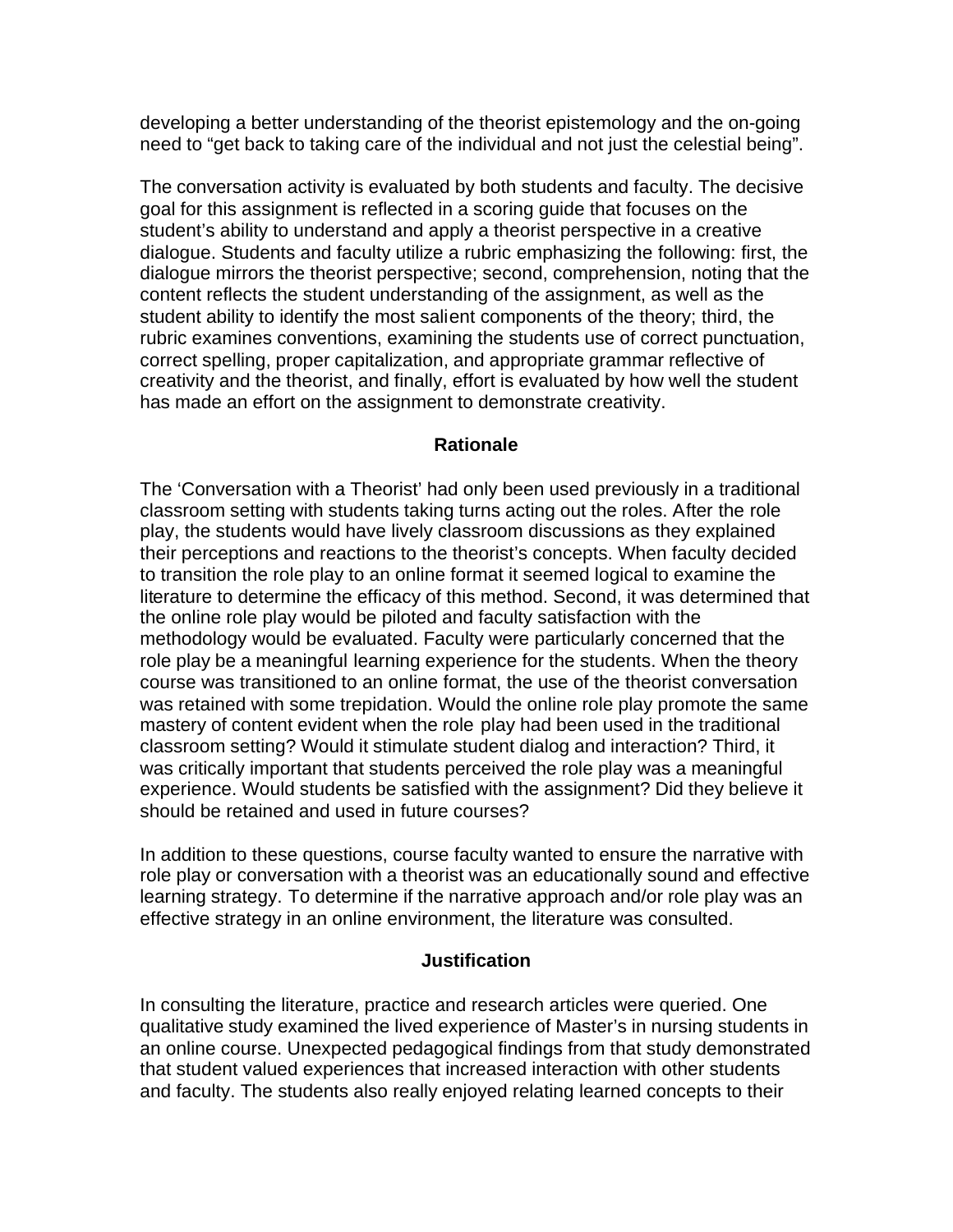previous experiences in life and nursing.**<sup>1</sup>** This dynamic was obviously consistent with what was observed with students involved in the online role play. The students enjoy engaging the theorist in a simulated conversation in a scenario that is consistent with the student's practice area and experiences.

Because the online role play has elements of story telling (the student creates the scenario and plays all the roles in their creation), the literature on the narrative mode of learning was reviewed to substantiate the value of role play in an online environment. Bruner**<sup>2</sup>** believed that the learning in the narrative mode stimulates the development of a distinct form of cognition, and of making sense of the world in a personal way. According to Zigo,<sup>3</sup> through experiential storytelling or extended role play in relation to texts, students are better able to formulate critical questions or insights about a topic. A second strength according to Zigo**<sup>3</sup>** is that role play and storytelling is generative. Storytelling or role play helps to sustain critical thinking because it engages other students and assists them in elaborating on the concepts that are described. It appears to result in higher order learning through evaluation and synthesis. In the assignment 'Conversation with a Theorist', evaluation of a theorist perspective is transformed into synthesis through a creative dialogue between the selected theorist and the student.**<sup>3</sup>**

Bos and Shami**<sup>4</sup>** discuss the difficulties with adapting role play to an online format in an asynchronous environment where students are too busy to meet at specified times during a course. They describe three challenges for role play in the online environment. These challenges include: sustaining engagement, focusing collaboration, and promoting reflection. The individual role play and ensuing conversations were of great interest to the students and appeared to encourage sustained interaction. Therefore, the conversation assignment sustained engagement among the students. Studies of asynchronous, text based discussion have been found useful in bringing together diverse individuals. In fact, the conversation exercise stimulated more conversation per capita than any other assignment in the course. The conversations assignment stimulated collaboration while enhancing the quality as well as the number of interactions between students. The role play encouraged students to not only reflect on their own role play but on those of their fellow students. Since the students usually choose different theorists they are exposed to a broad number of theorists in a memorable way. The highly personal scenarios created by the students stimulate other students to learn major concepts of nursing theories different than their own chosen theorist. Through online conversation and dialog, students gain insight into each others' stories and theoretical concepts related to their theorist. Therefore, the online role play fosters collaboration and promotes reflection.

Brown**<sup>5</sup>** highlights another reason why the online role play may be an effective strategy for online learning. This educator contends that when students can see their fellow student's works in progress, they learn strategies and thought processes different than their own. Brown**<sup>5</sup>** refers to this as a demand-pull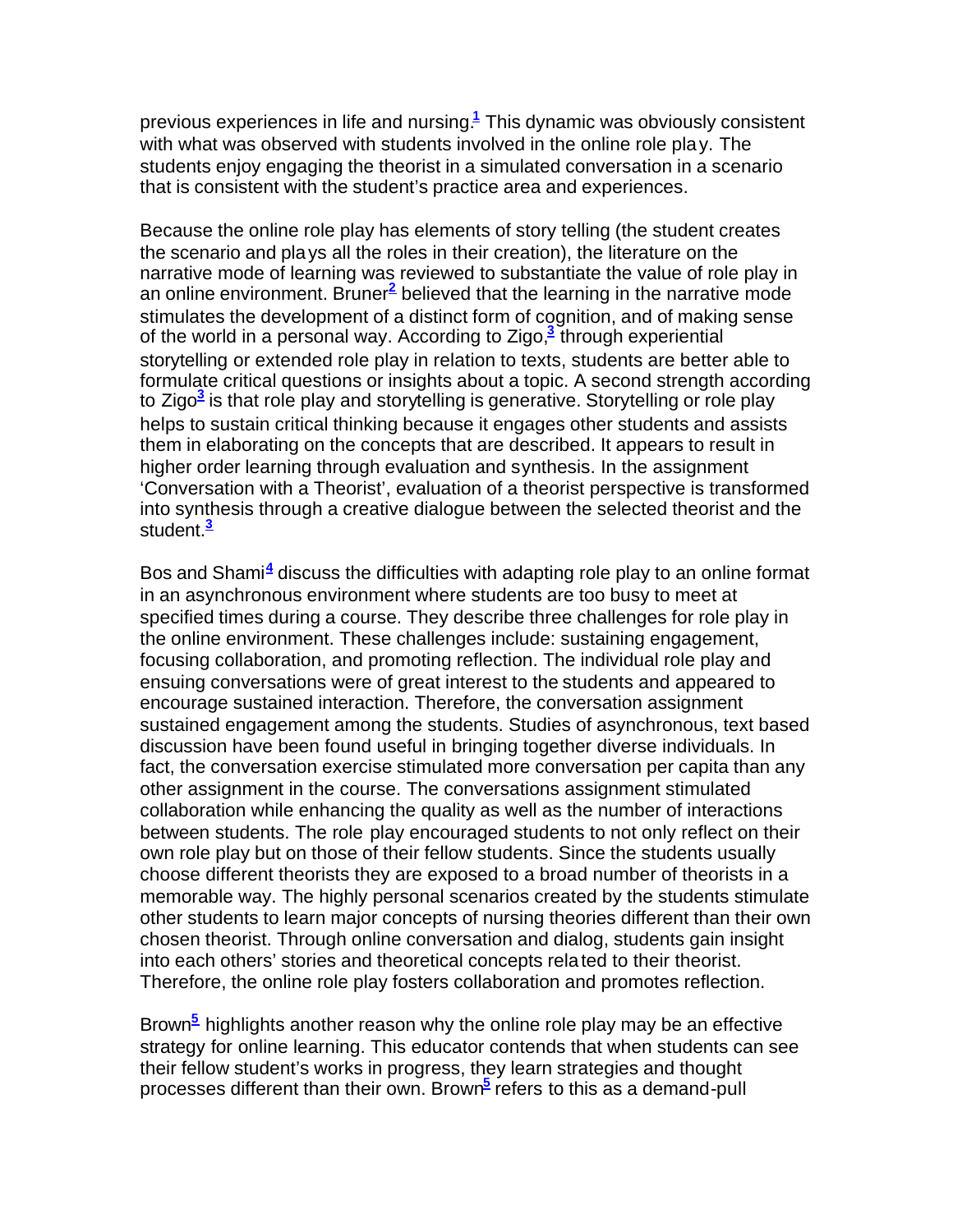educational process rather than the supply push strategy observed in the traditional classroom experiences. In the demand-pull process, faculty require the student to search and find answers, producing a product from what they have synthesized. With the push strategy, faculty push information to the student through lecture. The demand pull strategy is a more efficient method of exposing students to a wider variety of material. Students receive much more information from each other's role play than would be possible with one instructor "pushing" information to them. Again, this reinforces the positive value of the role play. It provides a demand-pull process that provides more in depth knowledge and a greater breadth and diversity ofinformation than would be possible by other methods. Therefore, the online role play stimulates a demand-pull process that certainly does not compromise learning. The online environment may stimulate learning on a broader number of theoretical concepts.

In summary, this review of selected pertinent literature appears to reinforce that fact that role play is an effective online strategy that not only stimulates higher order cognitive thinking but also seems efficient and effective for exposing students to more information.

#### **Faculty Perspective**

Faculty observed that students' responses to each others work was quadruple the interaction noted with other topics. The learning environment was open and dynamic; students were creative and entertaining with their conversations, eager to respond to each others conversations and seemed more comfortable asking questions and requesting clarification of concepts. Additionally, faculty noted that students were more comfortable with the content in the nursing theory course, and thus better able to synthesize the large volume of complex information presented to them in the learning modules. In the opinion of the faculty, the conversation with a theorist assignment was successful, and assisted students to attain the learning outcomes for the course.

#### **Student Perspectives**

After completion of the activity, students are asked to evaluate the role play assignment. Overwhelmingly, the students view the activity as a positive learning experience; one that adds variety to the typical textbook assignments. One nursing student stated, "it will force some students (like me) to step outside their comfort zone and attempt to be creative". Another student wrote, "It was fun and allowed the creative juices to flow. I sat down blank and all of the sudden it just came to me". Student reflections on the assignment expressed enjoyment in the demanding pedagogical strategy noting, "it challenged me to use my imagination because it was different, not just another ho-hum assignment". Students also commented that it was "interesting reading each other's choice of their favorite theorist and helped me to better understand the theories". One student noted a truthful initial response to the assignment with a change of heart after completion,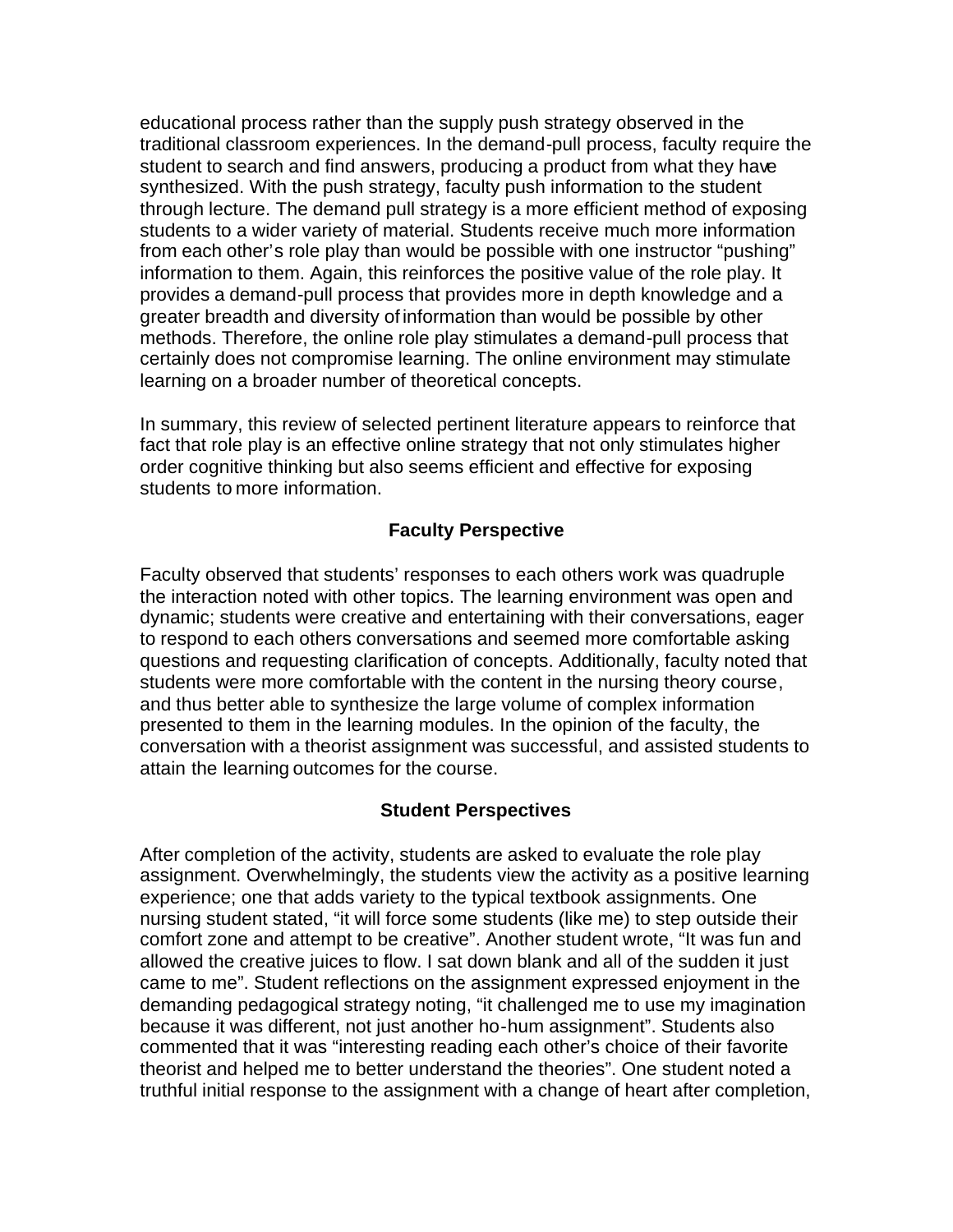"I have to admit that I dreaded the assignment in the beginning, as I am not a very creative. I admit now though that it is a greater learning opportunity and it is nice to see everyone's creative side". When asked about their satisfaction with the assignment and whether or not they thought the conversation with a theorist should be retained in the course, a vast majority of students responded with positive comments, "absolutely", "keep doing it" "I recommend that you keep the assignment", "keep it in there" and "you should definitely keep requiring it".

In summation of the students' perspective, the 'Conversation with a Theorist' assignment was an effective pedagogical strategy. Although the analysis was a component of the course evaluation, it substantiated what the professor had directly observed. In response to the conversations, students were more interactive, indicated by a three fold increases in responses. It was obvious students enjoyed the assignment by virtue of their increased spontaneous interaction and their feedback within the course and on evaluations. When asked, students reported that they learned more about other theorists than they would have by just completing the regular course assignments. On the surface this would appear to indicate that students achieved more abstract levels of thought, and could develop more eclectic approaches to nursing theory and practice than they could from course materials without the conversation activity. Qualitative data from the course evaluation indicates all the students found this to be a positive strategy. No one in the class indicated they were dissatisfied with this activity. It should be noted the students did not hesitate to express dissatisfaction with other course material. Another finding by the faculty was that students seemed to socialize more in relation to this activity often commenting about similarities between the student author's narrative and their own personal work situation. In almost, every instance students would address the author and provide a statement of support i.e. "I really thought you did a good job" or "I really understand what the theorist is trying to achieve because of what you wrote." Therefore, not only was the amount of interaction increased but the interaction seemed more personal and supportive.

#### **Discussion**

'Conversation with a Theorist' is an innovative online activity that forces all parties involved to step out of their comfort zones. Because online education is a relatively new field for many educators, this activity provides a way for faculty to learn a more personal side to their students that they may never meet face to face. The creativity involved in 'Conversation with a Theorist' provides students a format to represent their constructed knowledge in a way that allows them to apply knowledge to nursing as they understand it. This assignment is a teaching strategy that allows educators to evaluate knowledge synthesis of a higher cognitive level than the typical textbook examination. This assignment also provides the occasion for students with varying learning styles a way express their identity without repercussions. It is an assignment opening the doors to content retention long after the completion of the course. Furthermore,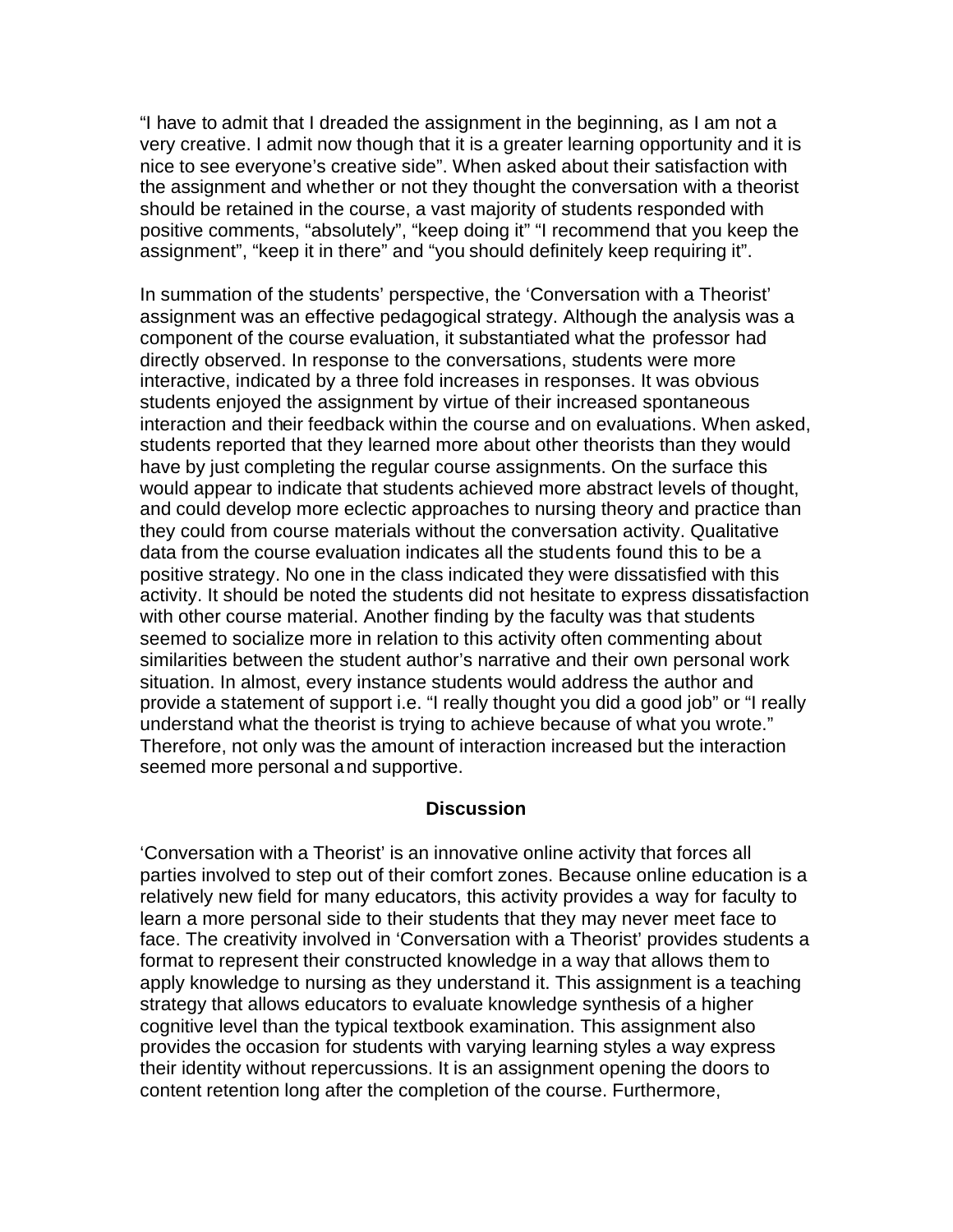'Conversation with a Theorist' reminds us, as nursing educators to be flexible with both teaching and learning styles for the ultimate purpose of scholarship and improving the future of healthcare.

#### **Recommendations**

The pedagogical strategy addressed in this paper is an innovative and valuable way for nursing educators to address a common theme in educating future nurses. A recommendation for nursing educators is to continue to step out of their comfort zone and try new pedagogical strategies that will address the various needs of the learner. Recommendations also include adapting this strategy to individual teaching styles and learning environments. Be flexible and encourage students to think independently. Allow students to grow personally, as well as cognitively. Strive to find ways to present content that will influence students.

It is also recommended that this activity / teaching strategy be analyzed more completely through formal research. Research should focus on a more detailed analysis of learning outcomes through follow-up interviews, student and faculty surveys or a cross-case analysis of learning outcomes per student. Research opportunities also included a comparison of online learning outcomes vs. traditional classroom learning outcomes.

This evaluation really investigated the literature and used expedient methods of evaluation to determine whether or not this 'conversation' strategy was effective online.

Certainly, this evaluative process will continue and qualitative analysis examining common themes or shared meaning will provide more definitive data. More aggressive and rigorous evaluation of whether or not this activity enhances abstract thought and enhances learning outcomes needs to be more thoroughly investigated.

# **Conclusions**

Substantively, the 'Conversations with a Theorist' strategy or activity in an online format seems to produce high faculty and student satisfaction, increased interaction between students, and a more in-depth knowledge of nursing theory. For the present, this preliminary review of the strategy would appear to support it continued use within the online theory course.

# **References**

1. Proksch, M.K. (2001). *Inside out: the lived experience of Master's students in an online course*; University of Saint Thomas.